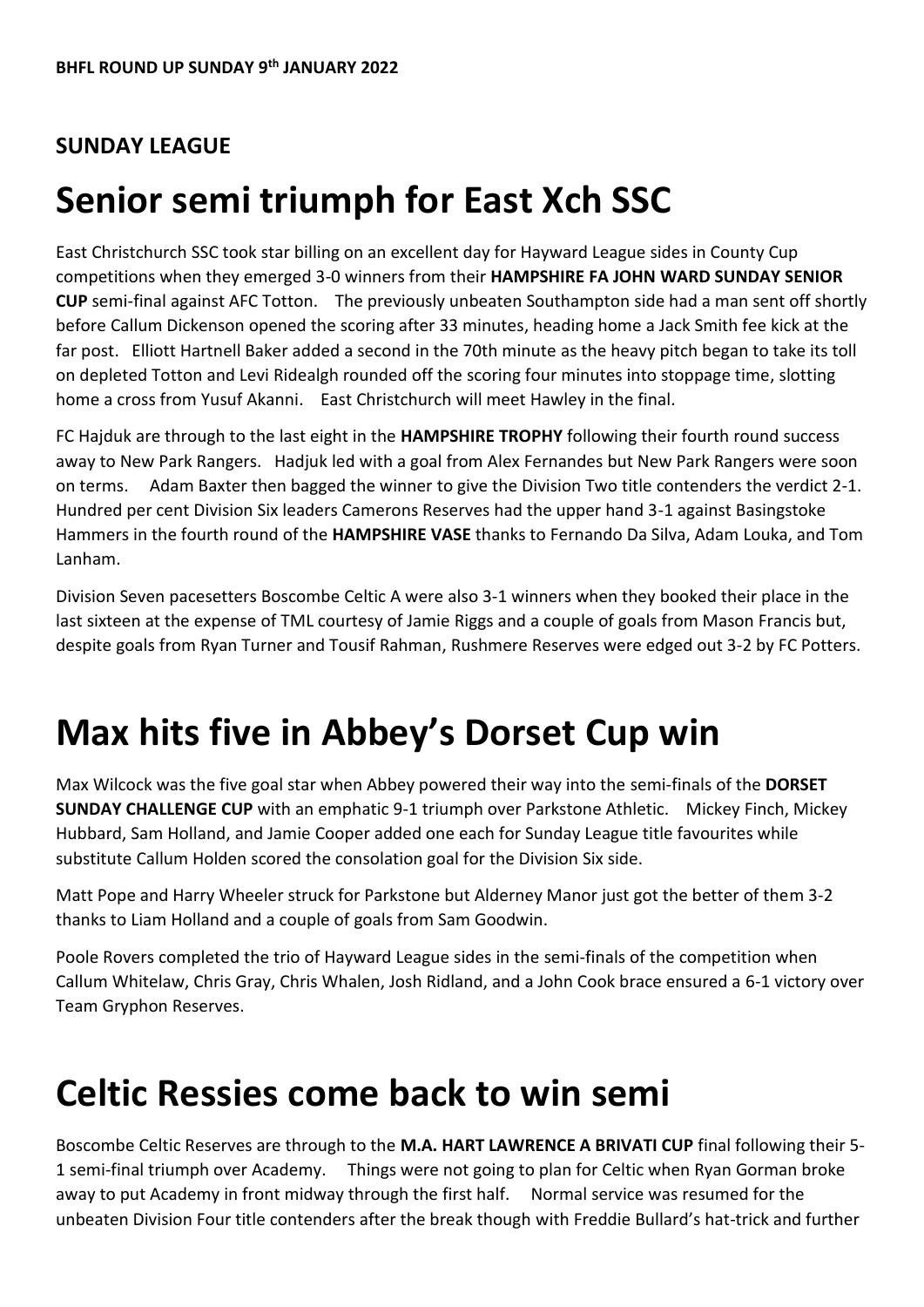goals from Carl Phillips and Alex Hawey subduing their Division Five opponents. Celtic will meet Division Four rivals AFC Burton in the Hurn Bridge final.





Kieran Davies' hat-trick for Second Division Scott V was to no avail when Division Three promotion contenders Kirkfield United shaded it 4-3 in their **M.A. HART ROBBINS CUP** quarter final with second half goals from Phil Ambrose, Matt Justice (2), and Dani Mirto. Kirkfield's semi-final opponents will be the winners of this Sunday's Shoulder of Mutton v Abbey quarter final.





# **West Howe sub sinks Manor**

West Howe are level on points with **DIVISION ONE** pacesetters Abbey after their 3-1 success against Bournemouth Manor thanks to Kyle Leach and a couple of goals from substitute Dan Dominey. Brad Connell was the Manor marksman.

Steve Flynn's hat-trick proved decisive when Wiseguys had the upper hand 4-2 against Shoulder of Mutton. Danny Harrison-Little was the other Wiseguys scorer while Sam Hockey produced both Shoulder of Mutton goals.

# **TGC win top of the table clash**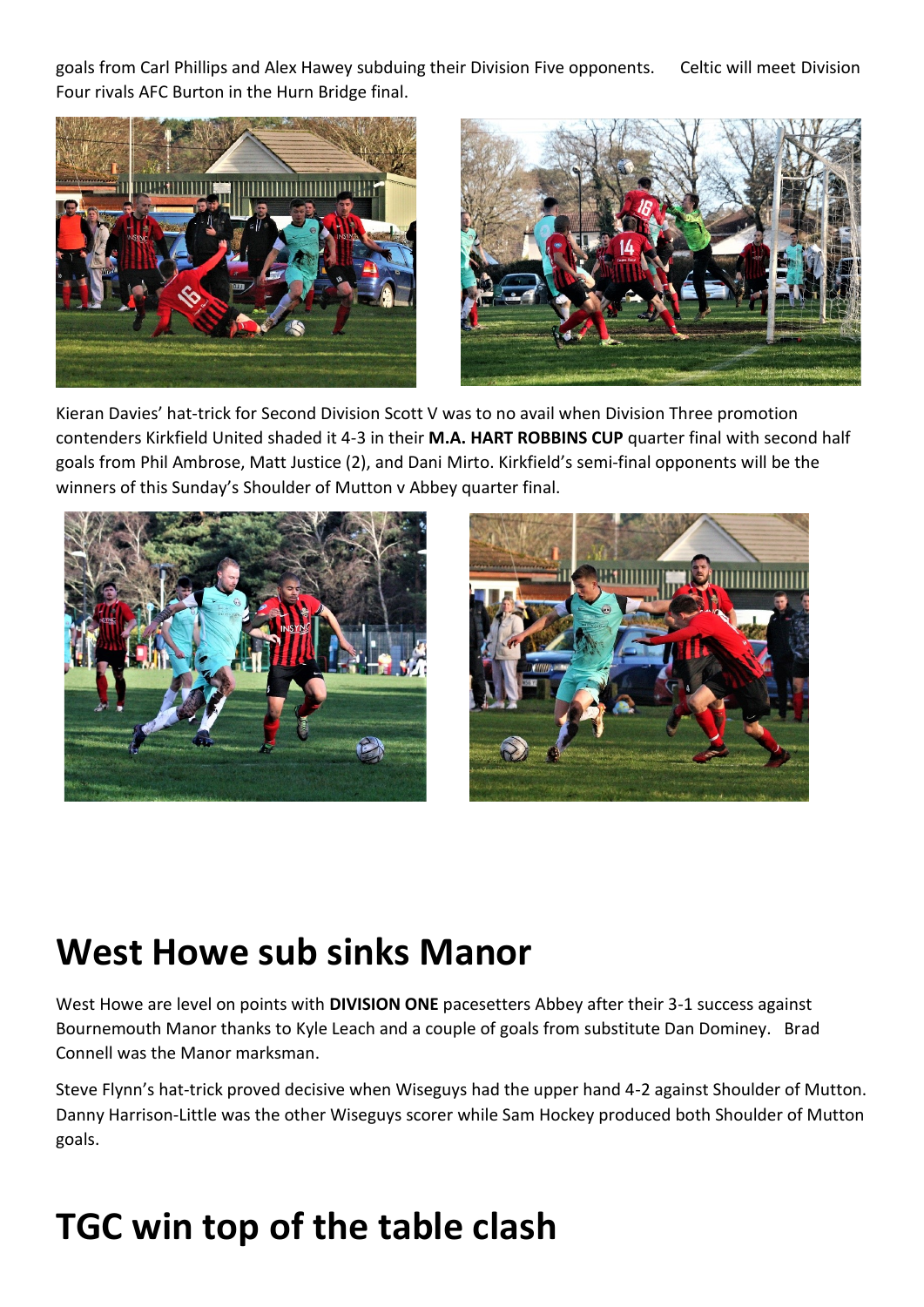Despite Harry Bunce seeing red in their top of the table clash with nearest rivals East Christchurch Athletic, TGC are three points clear at the summit in **DIVISION TWO** following their 5-2 success. Substitute Adam Grange struck twice with Rhys Newman, Liam Carpenter, and Jamie Newman adding one each while Jake Churchill and Luke Churchill replied for Athletic.

David Bratt, Ryan O'Reilly, James Carmichael, and Jake Stephens netted for third placed Camerons but they had to settle for a point when Ollie Bolton (2), Dave Cavil, and Dean Norman earned Bournemouth Sports Mercury a 4-4 draw.

# **Kraken hold top spot**

Substitute Ocean Smith opened the scoring for **DIVISION THREE** leaders Kraken Sports three minutes after the interval and they hold top spot after polishing off JP Morgan 3-0 with further goals from Ross Dominey and Dan Palmer.

Unbeaten Rushmere remain a point behind in second place after Luke Pidgley's 83<sup>rd</sup> minute winner gave them the verdict 2-1 against Boscombe Celtic. Skipper Steve Grogan had given Rushmere a 15<sup>th</sup> minute lead but Celtic were on terms before the interval through veteran striker Alex Rossi.

## **Poppies chalk up first win in Division 4**

Jack Fisher and Cory Voysey netted for Allegro Park Rangers but Bournemouth Poppies recorded their first win of the season in **DIVISION FOUR** when they ambushed them 7-2. Thomas King struck twice with Ryan Johnson, Kieran Bush, and substitutes Jake Harvey, Lewis Harvey, and Christian Delgado adding one each.

Sam Keefe gave Poole Wanderers a 16<sup>th</sup> minute lead but Hordle Spurs turned the tables when Noel McCarthy Gardiner nabbed two in as many minutes midway through the second half. Shaun Waterman added another for the M.A. Hart Robbins Cup semi-finalists ten minutes from time to ensure a 3-1 victory.

The other Division Four game was a mid-table clash between AFC Burton and Shane Stanley and Dom Harris clinched all three points for Burton with a solitary strike which settled the issue 1-0.

# **Wood notches hat-trick for leaders**

The match of the day in **DIVISION FIVE** was between leaders Alderney Manor Reserves and nearest rivals Woodville Wanderers whose unbeaten record was ruined when Joe Wood notched a hat-trick in Alderney's convincing 5-1 victory. Scott Turner and Toby Williams were also on target for Alderney while Phil Maidment scored Woodville's consolation goal.

Forest United replace Woodville in the runners up spot following their 3-1 win over Wallisdown Wanderers. Louie Dacombe struck twice for United with Oli Sommerfelt scoring the other one while Liam Kelly replied for Wallisdown.

Despite Brandon Hamerston's hat-trick and a goal from Lloyd Hemmings West Howe Reserves were beaten 6-4 by Upton Sociedad courtesy of Lewis Tapley's four goal blast and further goals from Ben Lees and Sam Smithard.